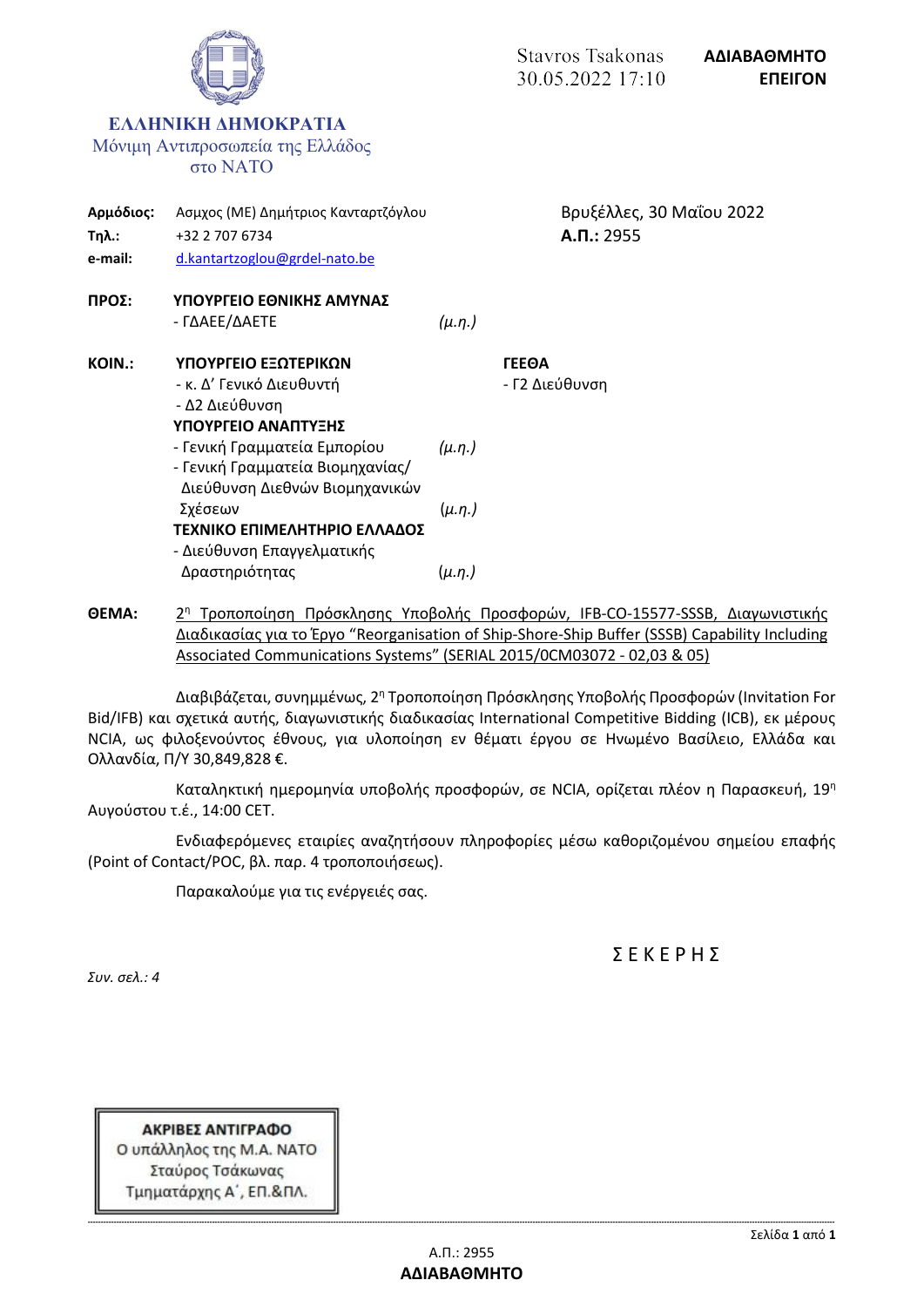

NCIA/ACQ/2022/06834 19 May 2022

| To         |  | Distribution List                                                                                                |  |  |
|------------|--|------------------------------------------------------------------------------------------------------------------|--|--|
| Subject    |  | Amendment 2 - IFB-CO-15577-SSSB                                                                                  |  |  |
|            |  | Reorganisation of Ship-Shore-Ship Buffer (SSSB) Capability Including Associated<br><b>Communications Systems</b> |  |  |
|            |  | Three (3) months extension of Bid Closing Date                                                                   |  |  |
| References |  | AC/4-2261 (1996 Edition)<br>$\therefore$ A.<br>NOI IFB-CO-15577-SSSB - Amdt 1, dated 11 Nov 2021<br>В.           |  |  |

- 
- C. Issuance of IFB-CO-15577-SSSB, dated 22 Feb 2022 Issuance of IFB-CO-15577-SSSB-Amd1, dated 3 May 2022
- 1. In accordance with Reference A, the purpose of this Amendment 2 is to provide a requested three (3) months extension of the original Bid Closing Date to the IFB-CO-15577-SSSB.
- 2. The Book I, Part I, Bidding Instructions, Section 2, General Bidding Information, Paragraph 2.3 of the IFB-CO-15577-SSSB-Amendment 1 as stated in reference D will hereby be revised, as follows:

FROM "Thursday, June 2, 2022 at 14:00 Hours Central European Time (CET)"

#### TO "**Friday, August 19, 2022 at 14:00 Hours Central European Time (CET)**"

- 3. Except as provided in the paragraphs above, all other terms and conditions of the Invitation for Bid remain unchanged.
- 4. The Purchaser Point of Contact for all information concerning this IFB is:

Mr. Martin Steenwege, Senior Contracting Officer, Acquisition E-mail address: IFB-CO-15577-SSSB@ncia.nato.int, with copy to [Martin.Steenwege@ncia.nato.int](mailto:Martin.Steenwege@ncia.nato.int)

FOR THE CHIEF OF ACQUISITION

Mr. Martin Steenwege

Senior Contracting Officer

Enclosures: Annex A: Distribution List for IFB-CO-15577-SSSB-Amendment 2



NATO Communications<br>and Information Agency Agence OTAN d'information et de communication

www.ncia.nato.int

NATO UNCLASSIFIED Page **1** of **1**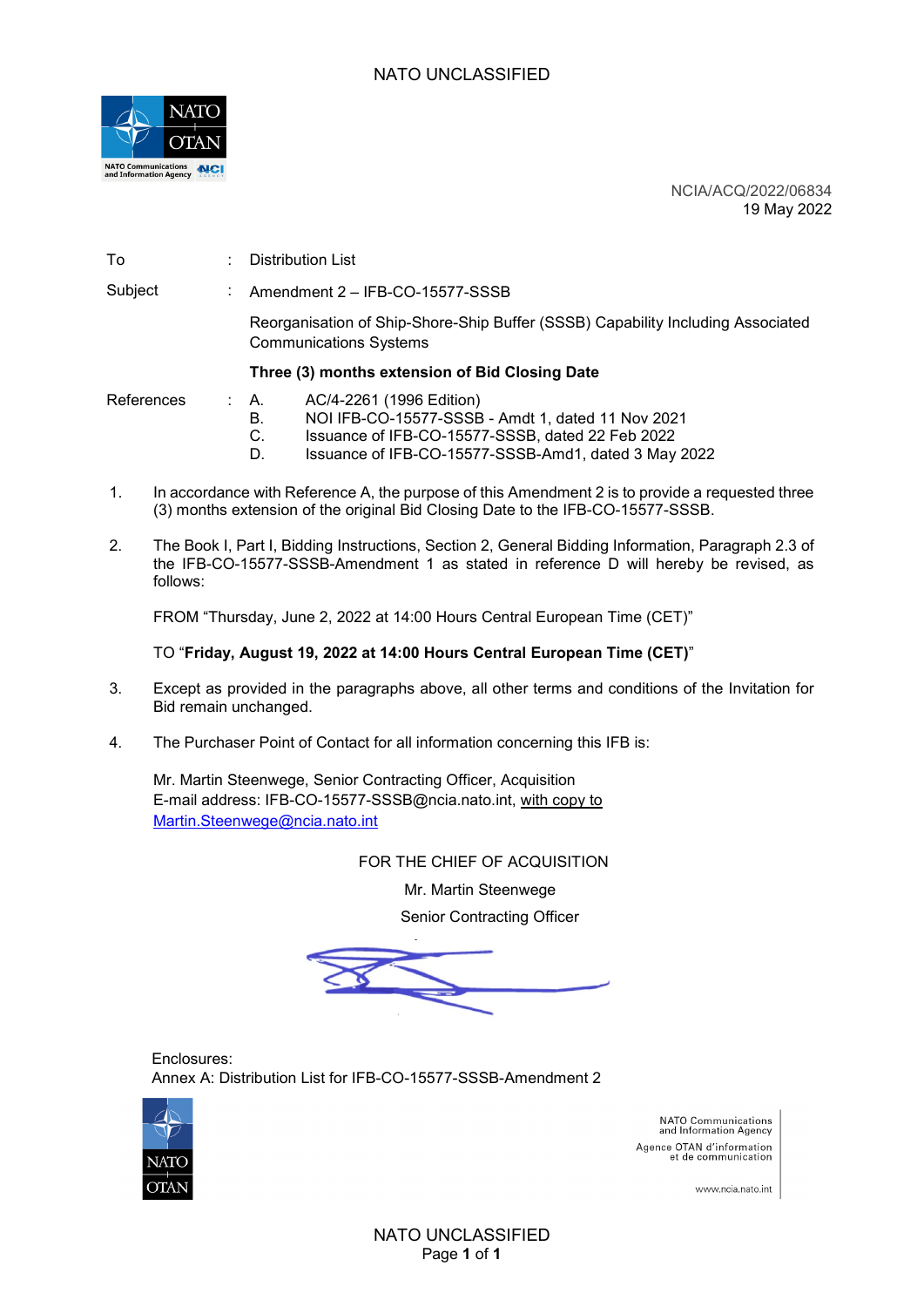#### NATO UNCLASSIFIED

NCIA/ACQ/2022/06834 Annex A: Distribution List for IFB-CO-15577-SSSB-Amendment 2

## **ANNEX A**

#### **Distribution List for IFB-CO-15577-SSSB-Amendment 2**

# **NATO Delegations (Attn: Investment Committee Adviser):**

| Albania               | 1 |
|-----------------------|---|
| Belgium               |   |
| <b>Bulgaria</b>       |   |
| Canada                |   |
| Croatia               |   |
| <b>Czech Republic</b> |   |
| <b>Denmark</b>        |   |
| Estonia               |   |
| France                |   |
| Germany               |   |
| Greece                |   |
| Hungary               |   |
| Iceland               |   |
| Italy                 |   |
| Latvia                |   |
| Lithuania             |   |
| Luxembourg            |   |
| The Netherlands       |   |
| Norway                |   |
| Poland                |   |
| Portugal              |   |
| Romania               |   |
| Slovakia              |   |
| Slovenia              |   |
| Spain                 |   |
| Turkey                |   |
| <b>United Kingdom</b> | 1 |
| <b>United States</b>  | 1 |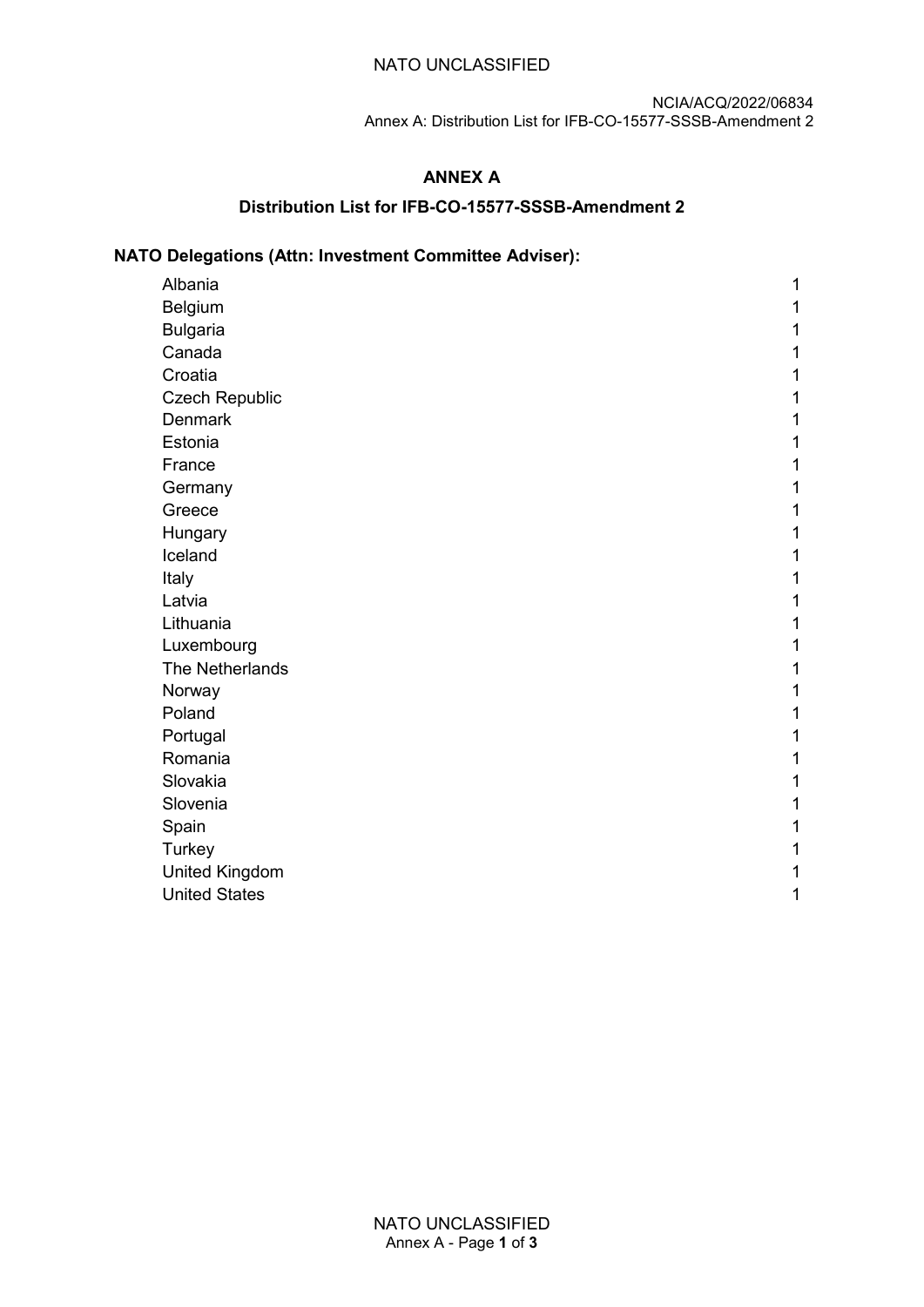## NATO UNCLASSIFIED

NCIA/ACQ/2022/06834 Annex A: Distribution List for IFB-CO-15577-SSSB-Amendment 2

#### **Belgian Ministry of Economic Affairs**

## **Embassies in Brussels (Attn: Commercial Attaché):**

1